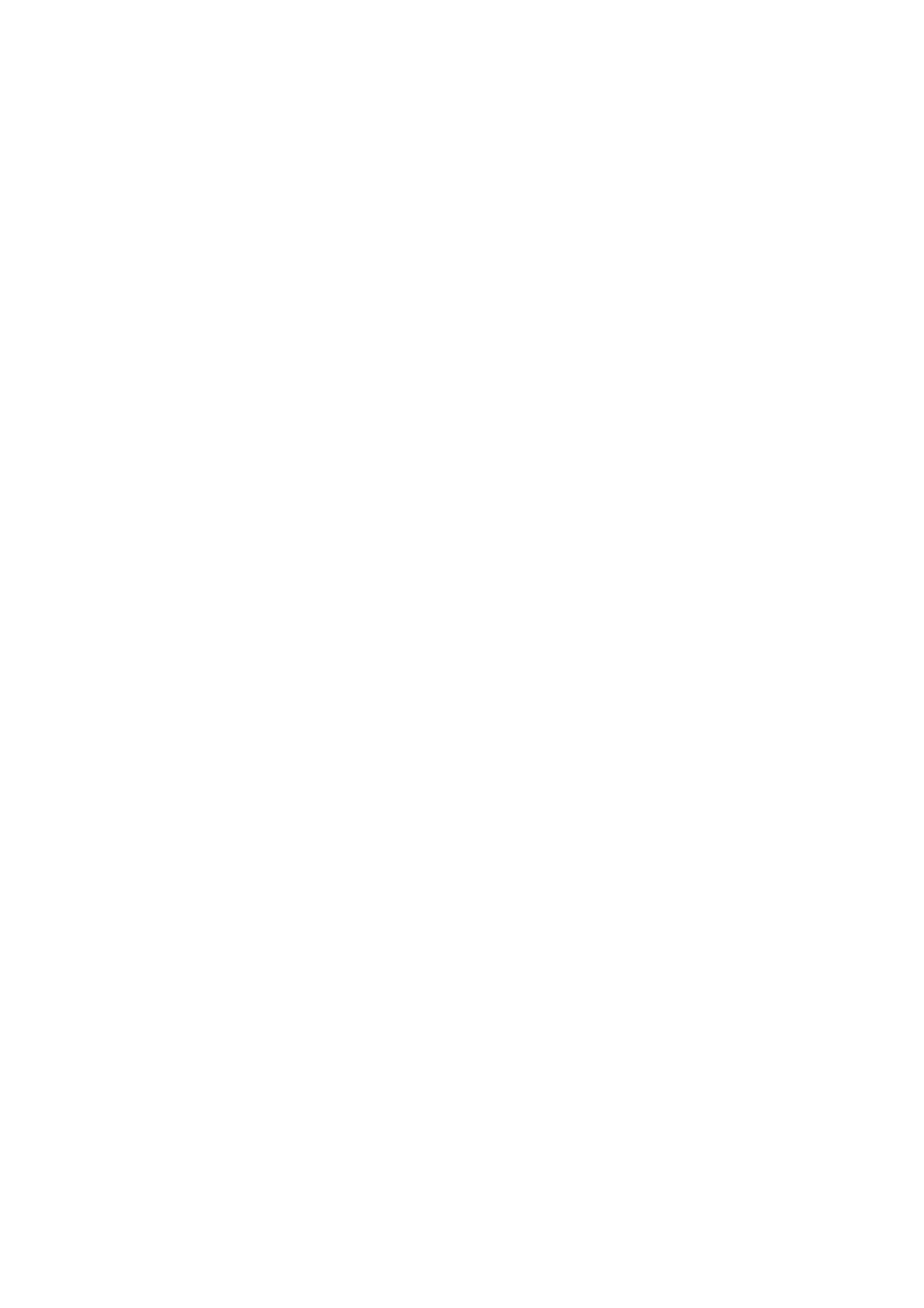# 3 Geographical Information Systems (GIS)

# 3.1 Introduction

The Chorley Report for the UK Department of the Environment (1987) defined GIS as:

*"…a system for capturing, storing, checking, integrating, manipulating, analysing and displaying data which are spatially referenced to the Earth*.*"* 

The primary type of GIS output is usually a map of some sort, together with a statistical analysis of the features of interest. To obtain the optimal return on time invested in a GIS, new users should examine how integration and analyses were achieved in other GIS applications. This should be followed by reflection on how GIS can be used within a given project.

The development of GIS can be traced back to three types of computer application, developed over the 1960s: computer-aided design (CAD), automated mapping and facilities management. CAD systems are key features of architectural and engineering design; however they are limited to graphics data, rather than map-based information. Automated mapping systems link external files to electronic maps: they are of particular use for mapping and managing utilities and complex facilities, such as airports and hospitals. The Canadian Geographic Information System (CGIS) is widely regarded as the first fully-functional GIS, developed over 1964-1971, to map and analyse land inventory data. CGIS demonstrated how GIS could produce huge savings in time, with the automation of map outputs, digital storage and retrieval, and computer-based analysis of map-linked databases. A comparative analysis of the 6,000 maps in the CGIS archive would have taken 1650 years to carry out manually, but only took a few days using CGIS. As computers have become faster and better at both processing and storing large volumes of data, so GIS software has evolved from slow-running and complex systems, to userfriendly 'desk-top mapping' systems with many users. For more detailed coverage of GIS, the reader is referred to books by Burrough and McDonnell (1998), DeMers (2000) and Heywood *et al.* (1998). Wadsworth and Treweek (1999) focus on GIS for ecologists.

# 3.2 Data input and organisation

Data organisation and structure is key to successful GIS implementation. Geographical data are available at widely differing scales, so the first decision a user has to make is, *at what scale does the project data need to be captured?* Appropriate scale is determined by various factors including the size of the project area, the size of the features to be analysed and the scale of available data, such as topographic maps.

Data can be input into a GIS by various methods, notably scanning, digitizing and databases, as well as direct importing of pre-existing digital data, such as satellite imagery or commercially produced digital maps. The type of data input will determine which data model is the most appropriate for a particular project. Three data models are widely available: *raster, vector* and *hybrid*. The initial decision on which to use can have profound and far-reaching consequences to a project if the data model is not suitable.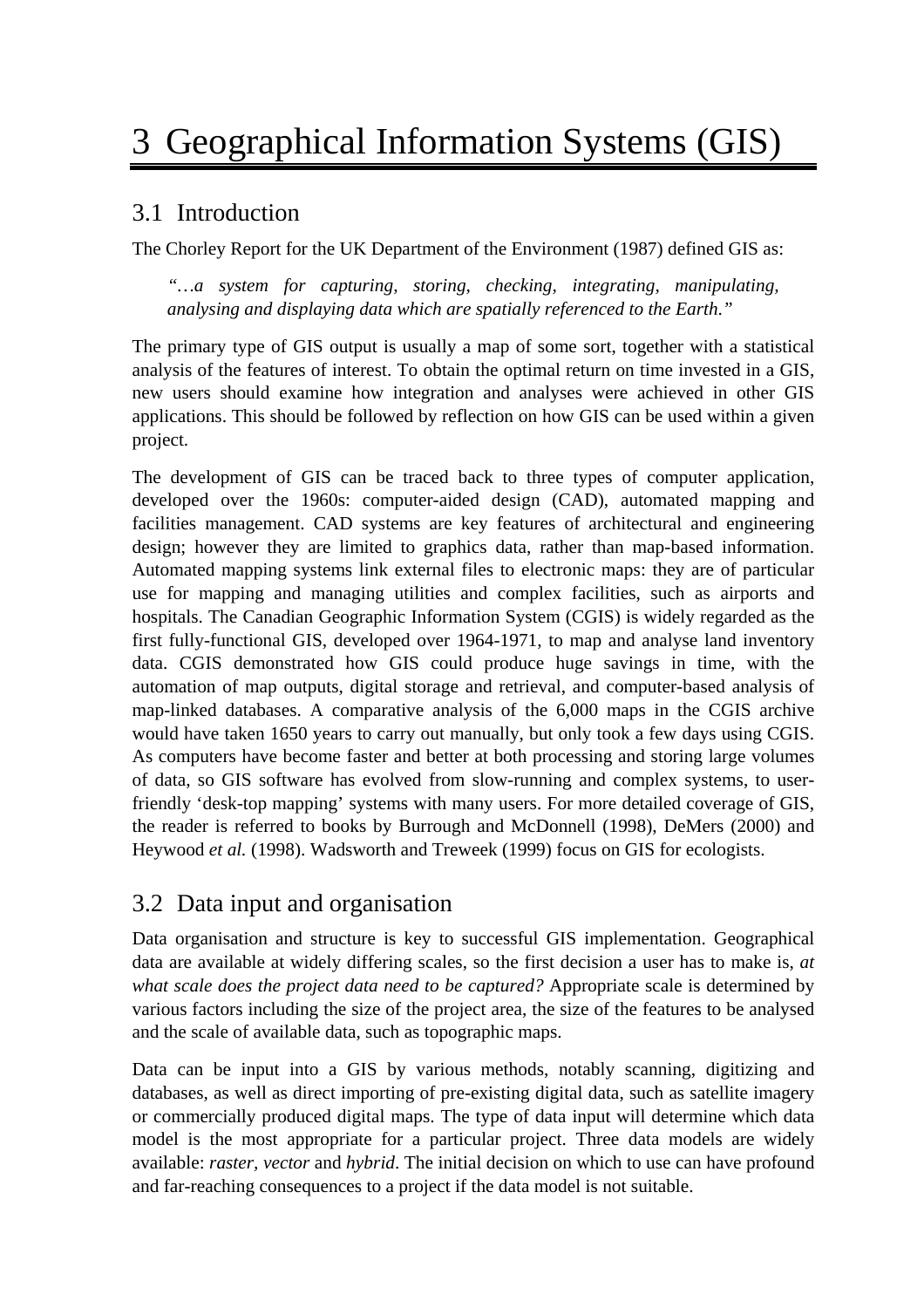

*Figure 3-1 An example of GIS data layers (source: Jonathan Raper).* 

### **3.2.1 Raster data**

*The raster model* uses a large number of (usually) square 'cells' to represent a geographical surface. These cells are also referred to as *pixels* (picture elements). Each pixel covers a set proportion of the Earth's surface, the size of which is determined by the operator when creating the dataset, or by the data input system (e.g. the spatial resolution of a satellite scanner). Each cell will contain a single value: this could represent surface reflectance (e.g. of a given Landsat band); class data (1 = vegetation, 2 = urban, etc); the average elevation of the cell (forming a digital elevation model); or any other feature of the Earth's surface within that cell. Multiple layers can be used to represent different features, classes, concentrations, etc. Analysis can then take place using arithmetic and mathematical manipulation of the numbers in the various layers and cells.

#### **3.2.2 Vector data**

The vector model represents features of the Earth's surface using points, lines and polygons. Points are features that can be represented by a single co-ordinate pair. Points have no length or area, position being their only parameter. Lines can represent linear features such as roads and footpaths that can be represented by a series of connected points. Lines have position and length, but no area. Polygons are features that can be represented by closed lines where the line start and end points are at the same position. Information on the feature is associated with the enclosed area, polygons having position, length (perimeter) and area parameters. Most data types can be represented by a single category, although there may be exceptions to this: elevation data can sometimes consist of contours (lines) and spot heights (points), requiring a combination to fully represent the surface. As with the raster system, multiple layers can be used to build up a map of the Earth's surface and the specific features of interest, furthermore, analysis between the layers can be undertaken. Each created feature can have a significant amount of information attached to it and will have an entry in a data table, called an attribute table. This approach to storing data makes analysis a complex, but powerful, process and also allows easy data retrieval for individual or multiple features.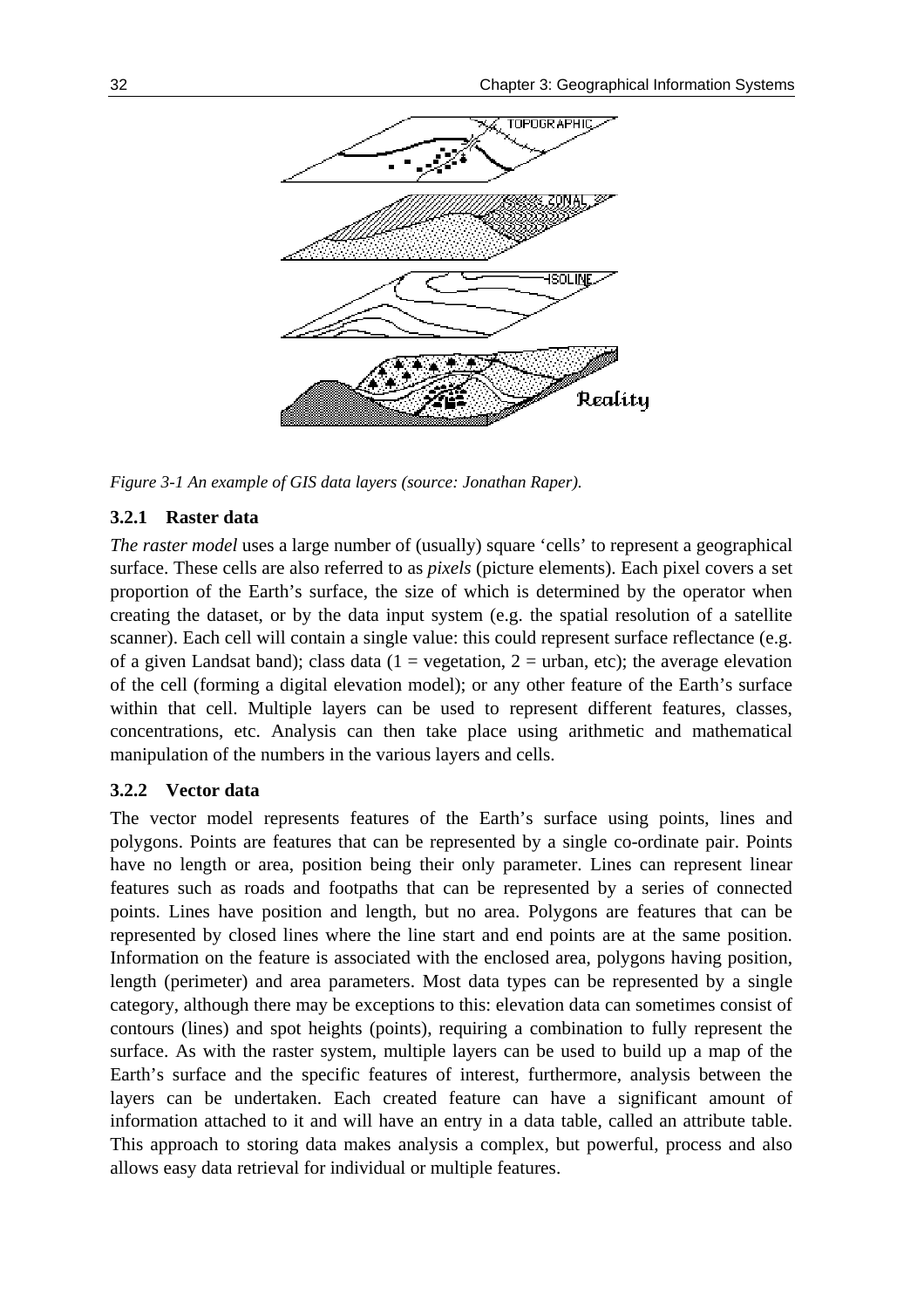<span id="page-4-0"></span>



*Figure 3-2 Vector and raster data models. Figure (a) is a subset of an aerial photograph showing river meanders. Figure (b) illustrates how this area could be represented as a vector layer. Figures (c) and (d) illustrate how this area could be represented as a raster layer.* 

#### **3.2.3 Hybrid systems**

*The hybrid model* combines both raster and vector models and allows relatively easy transfer of data, and even combined analysis, in the two formats. The advantage with using a hybrid model is that all potentially useful data can be utilised easily, regardless of the model in which it was encoded. For larger projects with ambitious goals this is invaluable. The disadvantage for the smaller project is the cost of the software and the complexity of the system. Hybrid systems are usually at the higher end of the cost scale for GIS software and are inherently more complex than single model systems.

Once the data types and their respective models have been ascertained, data input can be undertaken. Most current GIS software can import data from various existing sources, and all will have features allowing data to be manually entered. Datasets in a GIS are configured in layers, usually containing a single feature-type, perhaps divided into a number of classes. The feature-type can be broad or narrow, depending on its intended use. A land use layer, for example, may typically contain thirty classes, e.g. from a suburban class to an upland moorland class; whereas a water layer may only contain two classes: 'water' and 'not water'. Speed, accuracy and intended further processing will determine which features should be input into which layers. Deciding which layers are necessary for a project, deciding how they should be input (scale, detail, etc.) and deciding what level of accuracy is necessary, are all factors that should be determined *before* starting a project. Once the project is underway, those parameters may be difficult - if not impossible - to modify. Some idea of how the data can be analysed is therefore necessary: *what can a GIS do to get the most from your 'raw' dataset?*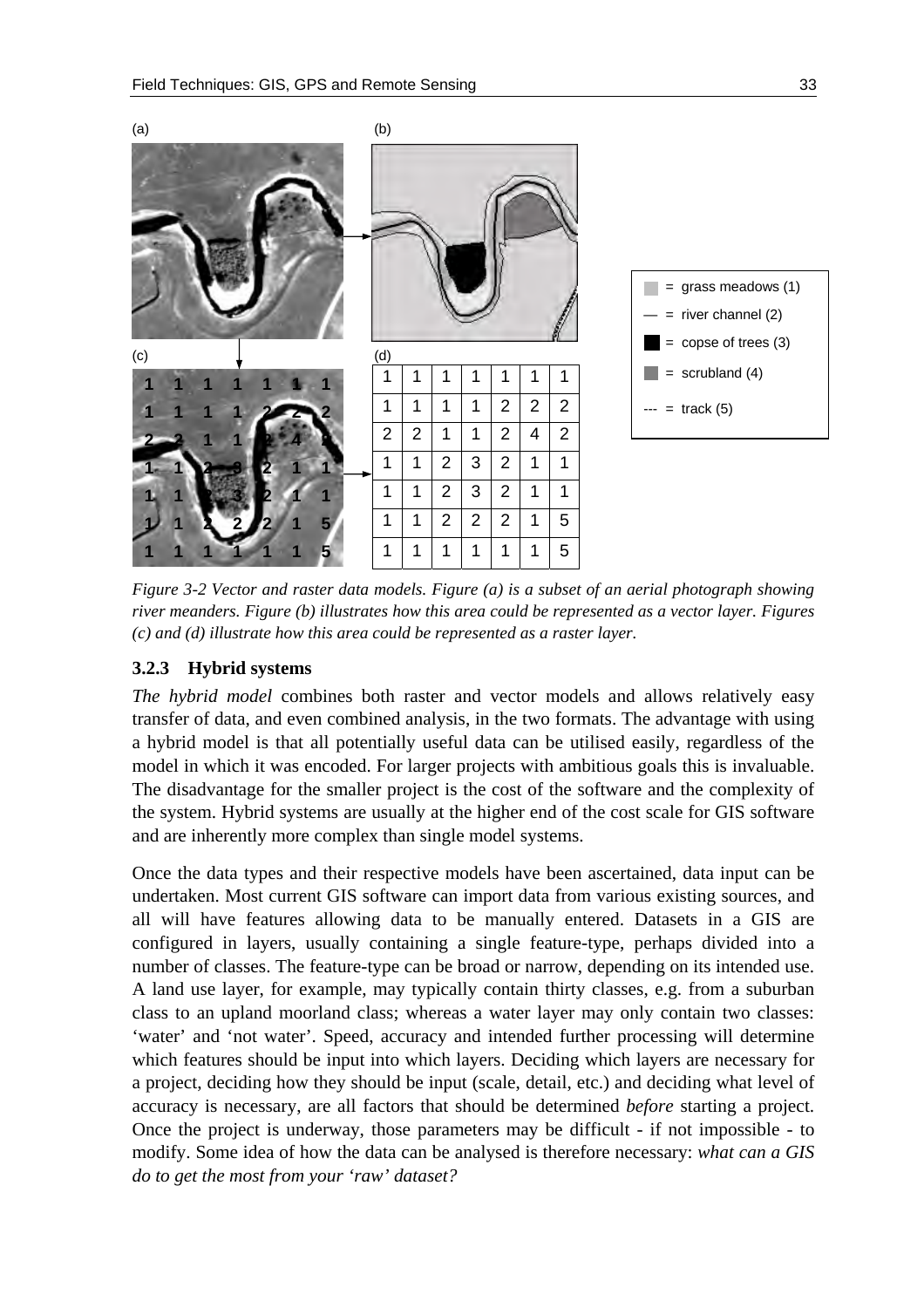# 3.3 How can GIS help?

Geographical Information Systems are designed to answer questions about *where* something is, and *what* that feature is (its shape, size, name, etc). Frequently-used simple GIS queries include: "*Where is / Where are…", "How long / How big…".* Questions such as "Where is the scrubland on the aerial photo in [Figure 3-2?](#page-4-0)" would fall in this category. The answer is that any pixel in category 4 (raster) or coloured dark grey (vector) highlights where the scrubland is. More complex queries would be:

*"What patterns exist…"* and "*Where have changes occurred…".* The ability of a GIS to rapidly sift through numerous datasets, select relevant information, merge datasets, carry out required analyses, and produce colour summary maps, has been a boon to decision makers: they can much more effectively consider a range of *"What if…"* scenarios.

A GIS allows users to highlight answers to questions about the location and distribution of a particular feature or class. Information about the feature/class can be extracted by the GIS, provided each data-layer shares the same geographical referencing system. This 'georeferencing' is usually undertaken at the data input stage (see Chapter 2 for more details). As the co-ordinates are known, it is easy to derive statistical information about a class from the data layer through simple arithmetic. Thus when we get the answer to our question '*Where is the scrubland?*' we can also answer the question '*How much scrubland is there?'*. With the vector model, trigonometry provides the answer. With the raster model, the pixel size can be determined, and simple arithmetic can provide the areas covered by the relevant pixels.

Inter-relationships between layers can be determined within a GIS by breaking down each question into its component parts. Each factor can then be assessed individually and the results combined to produce an answer. A complex question that a suitably constructed GIS could answer may be '*Where is the optimum site to build a new airport?*' This can be broken down into specific criteria (or contributing factors), each of which can be addressed by manipulation and querying of a single layer. One criterion which might have to be met would be '*The airport should be more than five kilometres from the nearest town'*. By determining urban areas from a land use map, then creating a new layer where all urban perimeters are 'grown' by five kilometres, the new layer will contain areas that meet the specific criteria. The extraction of urban areas is very straight-forward, simply a case of deriving a new layer where all non-urban areas are assigned to a 'non-urban' class and all urban areas are retained. The 'distance from' operation is usually called a 'buffering' operation, where the operator assigns a new value to anything within a specific distance from a feature or features. The data-layer that results from this manipulation therefore only contains areas that do, or do not, meet the criterion.

Once a complex question has been broken down into specific criteria and data-layers have been produced which define those criteria, simple mathematics can be used to produce a final data-layer which answers the original question. This approach to combining datalayers, based on 'Boolean logic', is central to GIS analysis, and is shown schematically in Figure 3-3; further details are given in Chapter 7. Burrough and MacDonnell (1998), DeMers (2000) and Heywood *et al.* (1998) provide readable, yet comprehensive, descriptions of more complex GIS analysis techniques.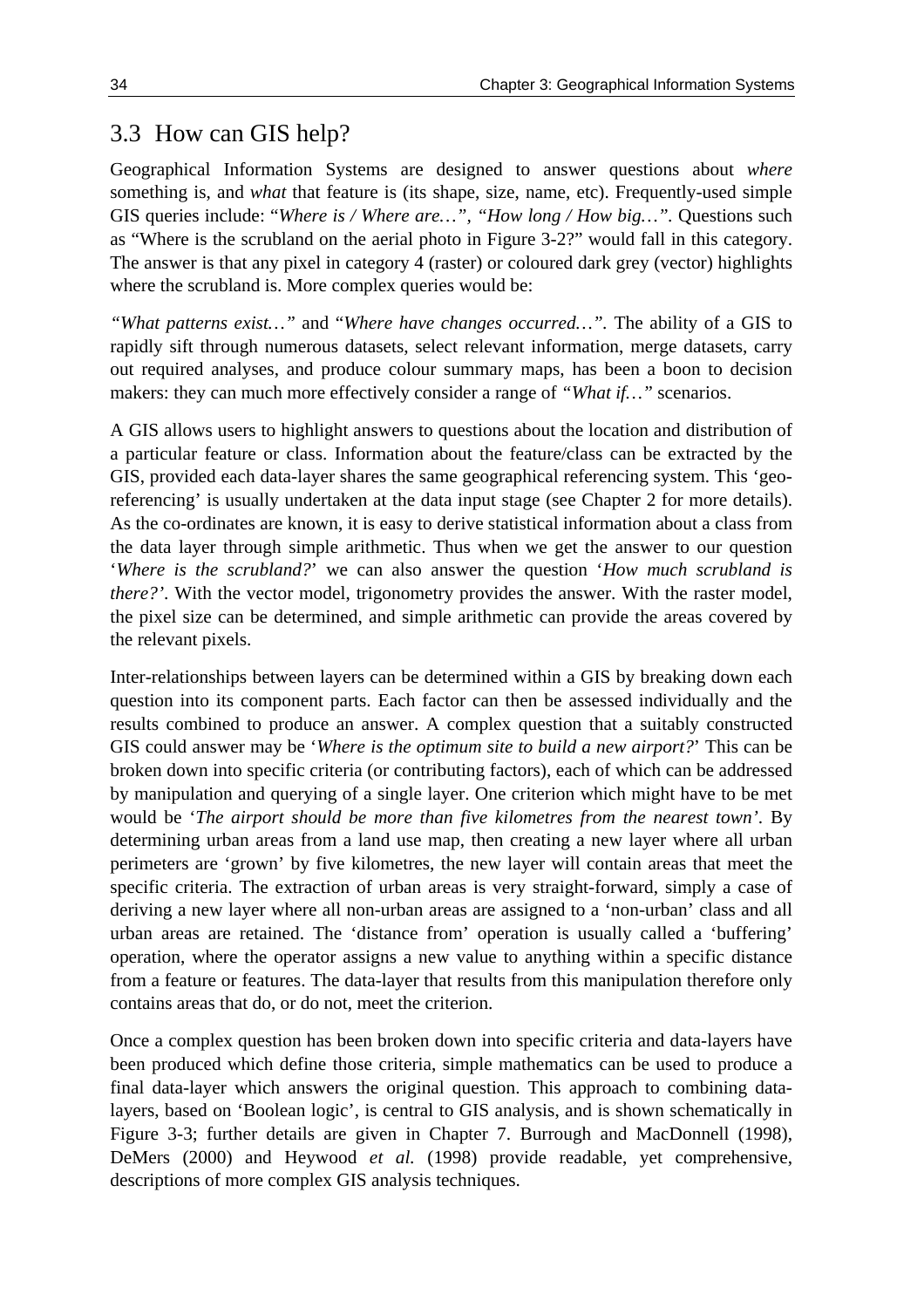

*Figure 3-3 Logical operators in spatial queries and operations.* 

# 3.4 GIS and fieldwork

Empirical approaches to complex and dynamic systems necessitate the handling of very large sets of data. Multivariate analyses are often used with GIS, either to pre-treat data before GIS input or to process data after GIS analysis. Comparison of remotely sensed data from two or more points in time, using archive aerial photography or multispectral imaging, allows the quantification of dynamic processes, such as floodplain erosion (Winterbottom & Gilvaer 1997, Mount *et al.* 2003). Jorge & Garcia (1997) used GIS and Landsat-derived land cover maps to assess the landscape ecology of a floodplain forestsavanna region. The degree of habitat forest fragmentation was derived from (1) the mean patch area and perimeter, (2) the patch number and density, (3) the perimeter-area ratio,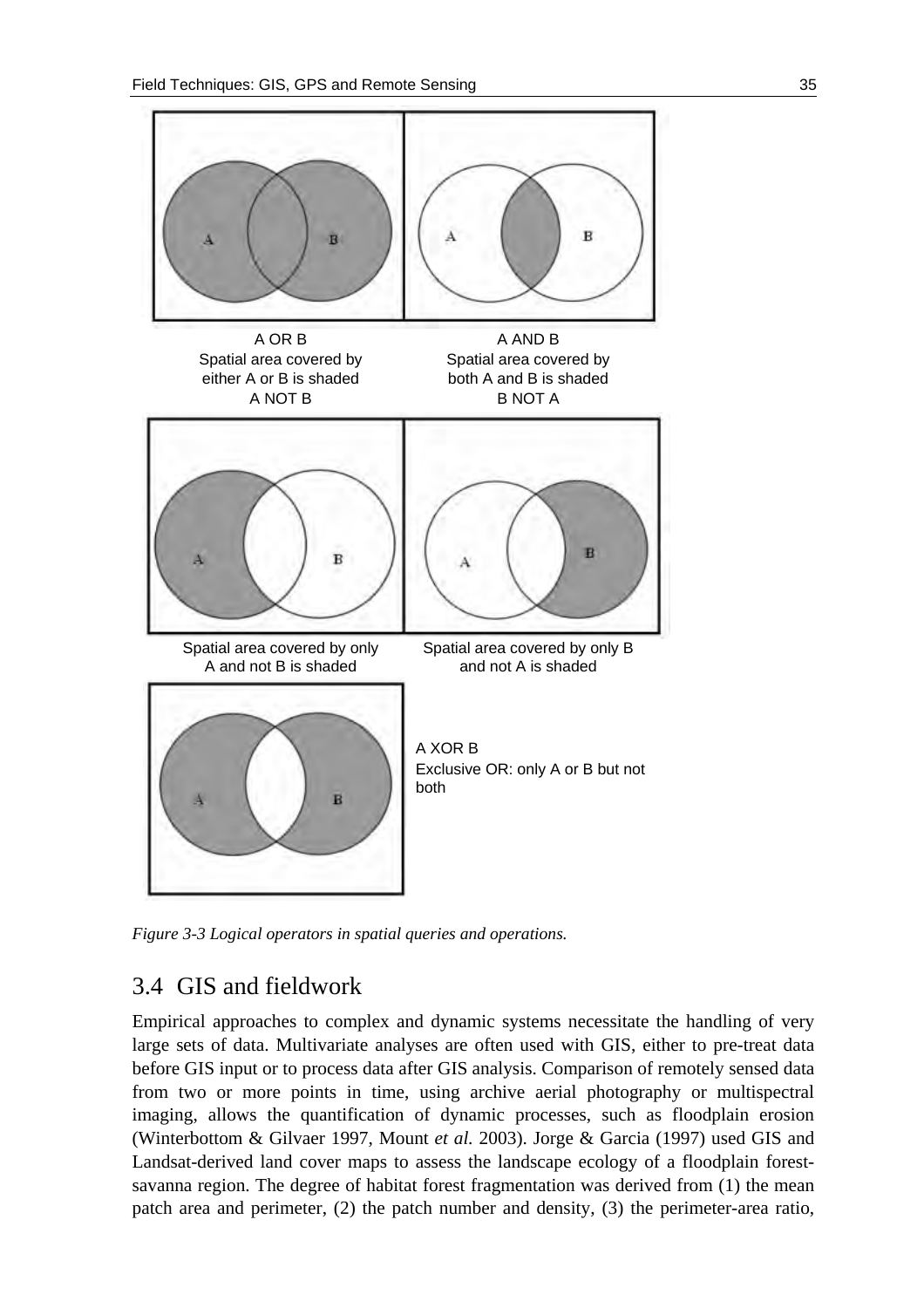fractal dimension (D), and shape diversity index (SI), and (4) the distance between patches and dispersion index (R). Other types of application are listed in Table 3.1.

*Table 3-1 Possible uses of GIS for expeditions and fieldwork.* 

- Expedition planning: site selection, sampling design, navigation
- Simple maps: data collection sites, roads, contours,
- Data recording and verification:
- Thematic maps: vegetation, animal distribution, soils, land use
- Map layers: overlay and compare different data sets
- Spatial operations: intersecting/overlaying layers, distance buffering
- Spatial analysis: correlation, interpolation
- Modelling: using some spatial data sets to predict another e.g. plant distribution
- Monitoring: record, map and analyze spatial phenomena at time intervals: change analysis
- Training: team members from all countries learning GISci field and lab techniques
- Education: data collection and maps provide a good way to communicate and involve people
- Results: maps are an effective means of presenting results

Apart from the increasing presence on the Internet, the next step in the evolution of GIS is to merge 3-D GIS applications with map and remote sensing archives, allowing the visualisation of changes over time. These techniques offer opportunities for animations, showing complex environmental processes, such as landscape dynamics or nutrient flows, varying in space and time (Reichhardt 1996, Mount *et al.* 2003).

Perhaps the most challenging advance lies in GIS-based modelling, offering a means to test hypotheses, through experimental designs, at different spatial and temporal scales. Models allow scientists to study the response of simplified systems (reduced to a set of variables deemed to be most important) to a restricted set of variations. GIS provides effective tools to run spatially explicit models and offers opportunities to extend models with cartographic input and output (Burrough & McDonnell 1998, Wadsworth & Treeweek 1999). GISbased models have been used for fundamental research (Carpenter *et al.* 1999, Ormerod & Watkinson 2000, Nemani & Running 1996). Several GIS-based models for mapping the Habitat Suitability Index (HSI) of various species have recently been developed. GIS databases provide a source of habitat information for developing spatial HSI models. By extending the use of HSI models from simple habitat mapping to scenario testing, GIS can assist in the prediction of the outcomes of alternative resource-use strategies in ecosystem studies (Kliskey *et al.* 1999, Jochem *et al*. 2002, Leuven *et al*. 2000).

[Table 3-2](#page-8-0) gives an example of how several geographical datasets have been used in a GIS to predict the likely distributions of large mammals in a Tanzanian Game Reserve. Data were assembled from several sources: conducting regular surveys during an expedition, digitizing from existing maps, and making use of satellite imagery. The results of this study provided information for Mkomazi's management plan; expeditions using GIS can have a useful role in supporting environmental decision-makers and policy-makers.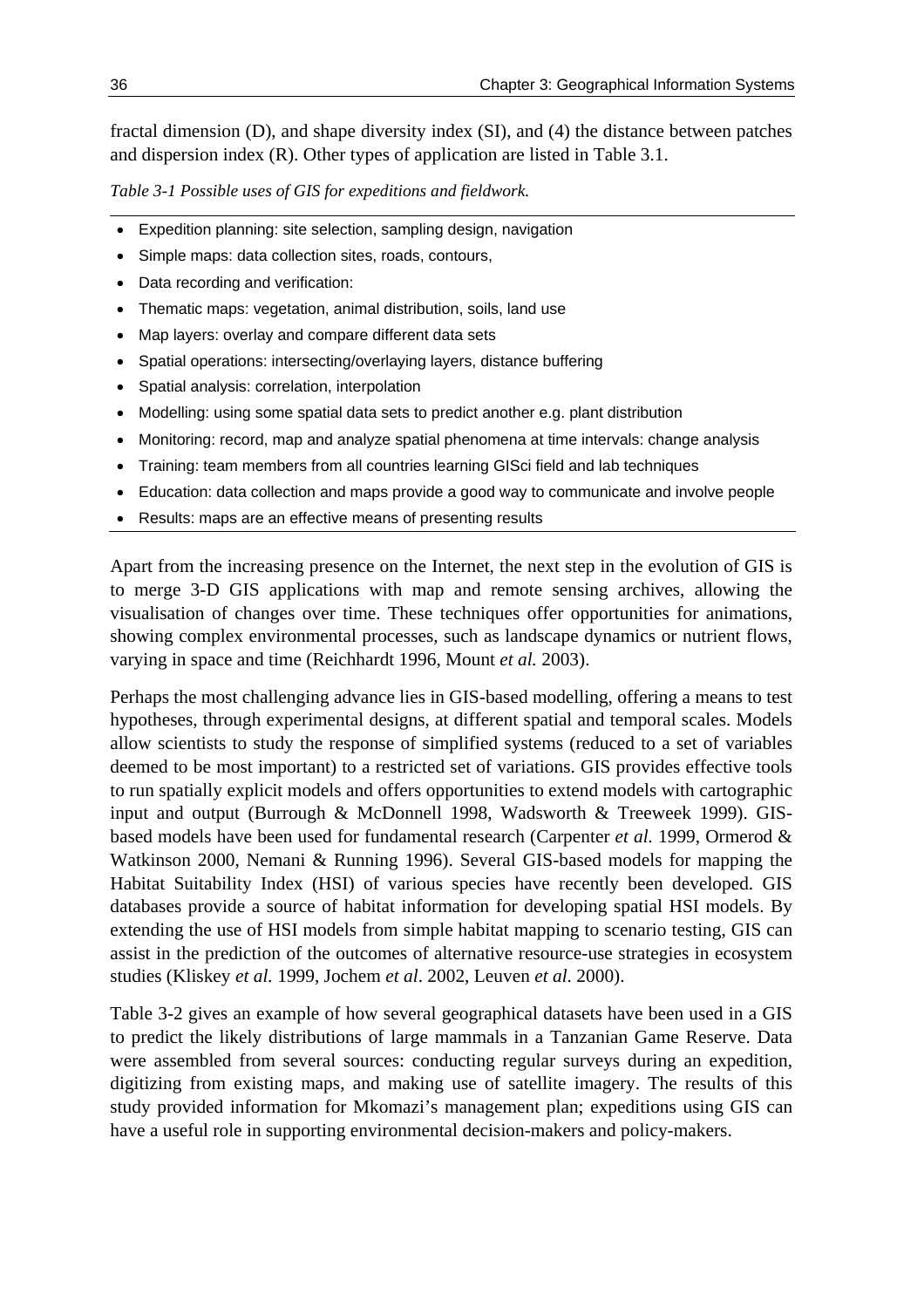<span id="page-8-0"></span>*Table 3-2 Geographical data inputs, analyses and outputs used in a study in Mkomazi Game Reserve, Tanzania. The aim was to model the distribution of large mammals in relation to their observed habitat preferences.* 

| data<br>requirements | mammal<br>distribution in                                                                                                                                                 | habitat preferences, indicated by environmental variables<br>across the entire study area |                                                   |                                                                                     |                                                                       |  |  |  |
|----------------------|---------------------------------------------------------------------------------------------------------------------------------------------------------------------------|-------------------------------------------------------------------------------------------|---------------------------------------------------|-------------------------------------------------------------------------------------|-----------------------------------------------------------------------|--|--|--|
|                      | sample areas                                                                                                                                                              | seasonal<br>changes in<br>vegetation cover                                                | vegetation<br>categories                          | proximity to open<br>water                                                          | terrain steepness                                                     |  |  |  |
| date<br>source       | regular field<br>surveys using<br>GPS over 1 year                                                                                                                         | satellite imagery:<br>AVHRR, 1km<br>resolution, 1- day<br>composites                      | satellite imagery:<br>Landsat, 30m<br>resolution  | waterhole<br>locations, from<br><b>GPS</b> survey                                   | digitized<br>1:50,000 contour<br>map                                  |  |  |  |
| data<br>processing   | create raster grid<br>showing<br>presence /<br>absence of each<br>species                                                                                                 | temporal Fourier<br>processing to<br>give indices of<br>seasonality                       | classification of<br>images to give<br>categories | calculate<br>distance to<br>closest water<br>hole for each cell<br>in a taster grid | convert to raster<br>elevation model<br>and calculate<br>slope angles |  |  |  |
| analysis             | mathematical model relating locations of mammal observations to environmental variables<br>(using logistic regression)                                                    |                                                                                           |                                                   |                                                                                     |                                                                       |  |  |  |
| output               | probability of each species' occurrence in each 1km grid cell in the study area<br>-> map of the predicted distribution of each species (elephant, giraffe, impala, etc.) |                                                                                           |                                                   |                                                                                     |                                                                       |  |  |  |

# 3.5 Limitations of GIS

[Table 3-3](#page-8-0) summarises common drawbacks when attempting to use GIS. With the multiplicity of GIS software, problems frequently arise from format compatibility when importing data. For GIS databases to be comparable or compatible, a preliminary standardisation of the data (e.g*.* time and spatial scale, variable definition) must be operated. A GIS is useless without good data ('GIGO': garbage in, garbage out). With reliable data, there is still a risk that inappropriate data processing will produce unreliable results, even though the GIS-generated output might look very impressive. Moreover, there is always the danger of over-interpreting GIS results. Users need to know the assumptions that went into remotely sensed data and creating a map or GIS-based model, including the scale and quality of the original data (i.e*.* meta-data records) (Reichhardt 1996). Understanding the errors and uncertainties in the input and output data are central concerns. [Table 3-4](#page-9-0) gives some general advice to anyone considering a GIS-based approach.

|  | Table 3-3 Common drawbacks when attempting to use GIS (Wadsworth & Treeweek 1999). |
|--|------------------------------------------------------------------------------------|
|--|------------------------------------------------------------------------------------|

- Lack of digital data
- Lack of time for data collection and entry
- Lack of experience and familiarity with software
- False precision (obscuring sources of error)
- A technology-led approach
- Over-investment in data irrelevant to research goals or decision-making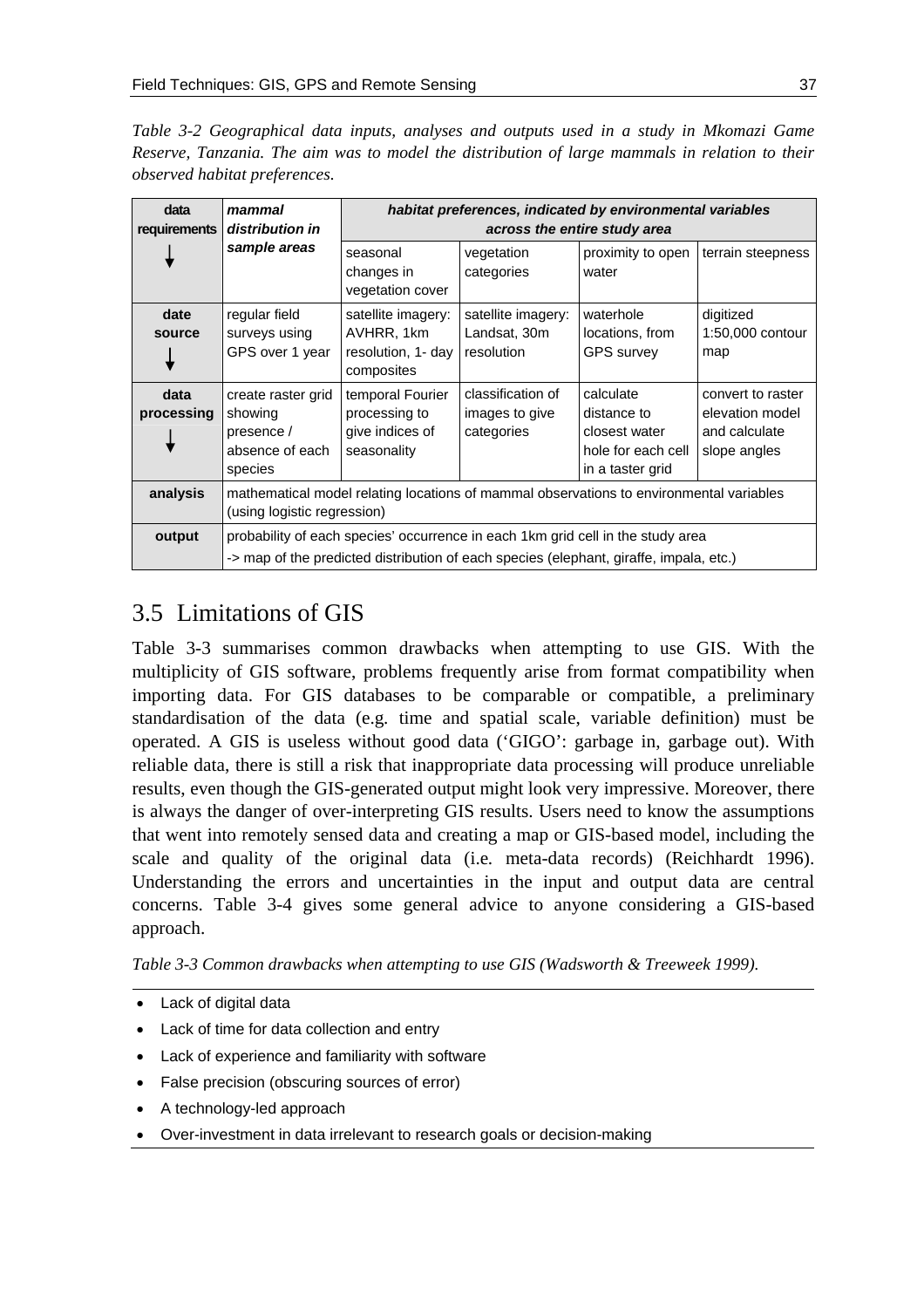<span id="page-9-0"></span>*Table 3-4 General advice to anyone considering a GIS-based approach (Johnston 1998).* 

- Keep it simple
- Ask whether a GIS is necessary to tackle key questions
- Use existing data where possible;
- Plan ahead or conceptualise (for example, use data management systems or flow-charts to guide GIS development)
- Keep good records particularly source data and analyses performed at each step in the GIS process
- Always check results to see if the GIS output is logical
- Consult with experienced GIS users for advice on database management, data needs and procedures

At a more fundamental level, several objections have been made to the approach of a 'sliced environment' introduced by remote sensing and GIS tools. According to Muller *et al.* (1993), there is no evidence that each discipline can be reduced to a set of layers of spatial information. For most botanists, for example, the quality and hence the value, of a vegetation map is highly dependant on the selected classification system. A vegetation layer in GIS can never show the vegetation in all its aspects.

Over recent decades scientists have battled with the problem of how to present spatial information within the limits of physiology and the psychology of perception (Wadsworth & Treweek 1999). Tufte (1983) described five principles of 'graphical excellence':

- Well-designed presentation of interesting data (substance, statistics and design)
- Complex ideas communicated with clarity, precision and efficiency
- Giving the viewer the greatest number of ideas in the shortest time
- Data is nearly always multivariate
- Telling the truth about the data

While there are always going to be limitations as to what can be done with *GISci* technologies, there have been tremendous advances in recent years, with the quality of data going up, as the costs of data and data processing have been falling. Hatton (2003) produced a review of development and possible future applications of geoscience information systems, which included some quotes that highlight how rapidly information technologies have developed. Pause for a moment and reflect on how difficult it would be to carry out fieldwork using *GISci* techniques, if the following expert predictions had come true….

"*Computers in the future may weigh no more than 1.5 tons*." Popular Mechanics, 1949.

"*I have travelled the length and breadth of this country and talked with the best people, and I can assure you that data processing is a fad that won't last out the year*." Senior editor for Prentice Hall publishers, 1957.

"*640K ought to be enough for anybody*." Bill Gates, 1981.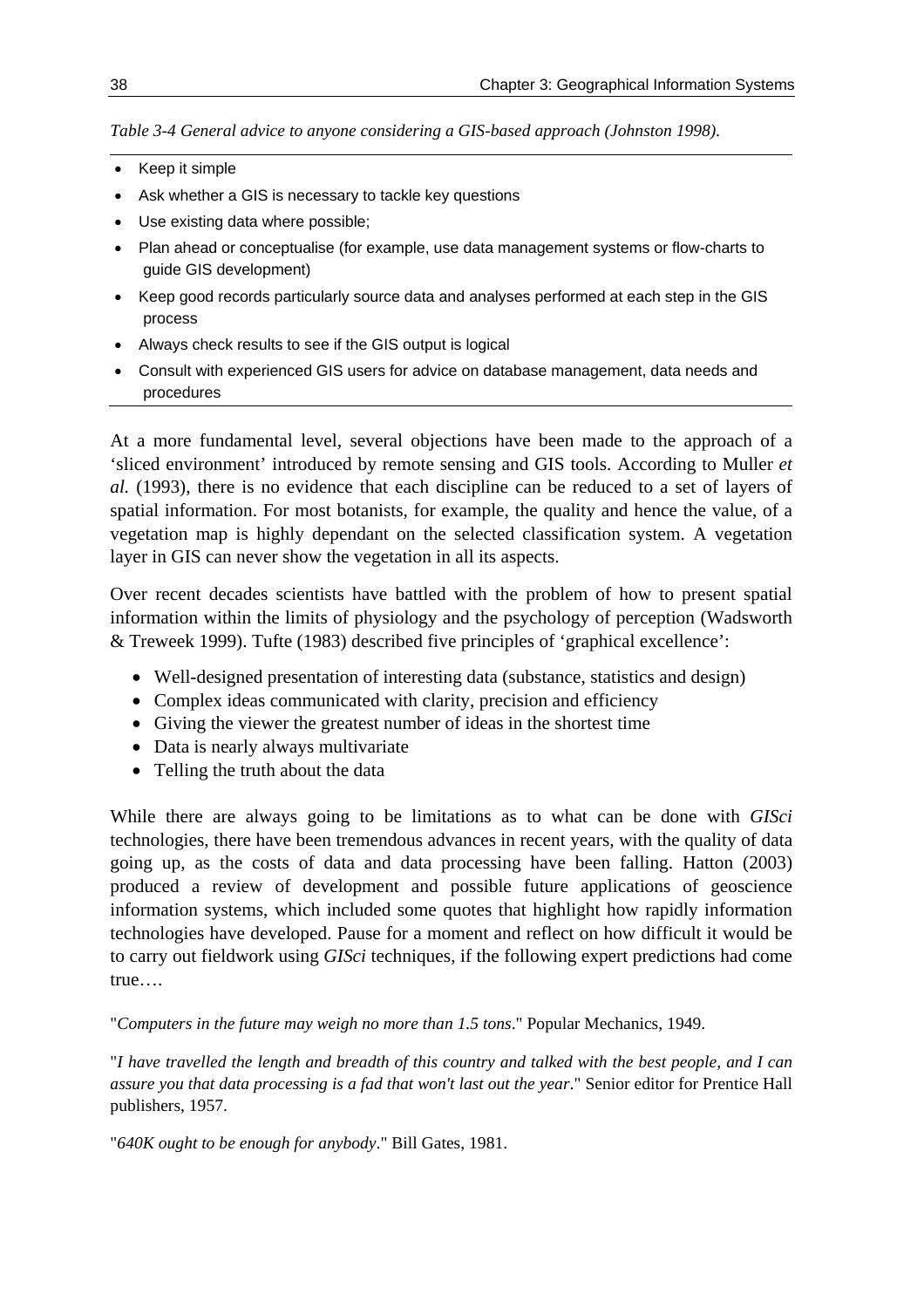## 3.6 GIS data types and sources

This section provides an overview of the sorts of data that might be of use to fieldwork projects where GIS usage is planned. Aspects of remote sensing, photogrammetry and GPS data are briefly covered here, but are dealt with in detail in later chapters. The contact details for data suppliers have been kept to minimal levels, as full details are given in the Appendix and as web links on the Manual's CD; further information can also be readily obtained, in most cases, via Internet searches. Allow adequate time when ordering data: digital data such as satellite images can now be delivered within days, thanks to advances in data compression technology and Internet FTP (File Transfer Protocol) links; but paper maps, and prints of aerial photographs in particular, can take many weeks to arrive.

#### **3.6.1 Types of data for fieldwork**

*Analogue data* are all forms of paper record or 'hard copy': maps, sketches, photographs (graphical representations), plus tables and statistics (quantitative summaries). Graphical representations can be transferred onto a GIS either by digitising, using a vector system; or by scanning, using a raster system. Quantitative analogue data has to be typed into a database or spreadsheet, such as Access or Excel, before it can be loaded onto a GIS. *Digital data* can be tabular (database/spreadsheet) or graphical (digitised or scanned) and are in a computer-coded format, mostly stored on CD-ROMs, ZIP disks or DVDs, all of which can hold 100s of megabytes of data. Satellite remote sensing images, which are of particular value to expeditions looking at poorly-mapped regions, require larger-volume data storage systems. For instance, a Landsat TM scene covering c. 180 km x 180 km in seven parts of the electro-magnetic spectrum takes up c. 260 megabytes.

#### **3.6.2 Analogue maps**

Published maps for topography, geology, vegetation cover and soils will probably exist at national and regional levels.....*whether they are still in stock in the host country is another thing.* Try to purchase regional and local maps from a UK map supplier, such as Stanfords or GeoPubs, before going. *Tactical Pilotage Charts* (TPCs) show elevation, topography and basic vegetation cover, at 1:500,000 scale, and are available for most parts of the world. Regional surveys of soils and vegetation cover have been carried out for many countries by the Food & Agriculture Organisation of the United Nations (FAO, Rome). You may be able to view maps in the map collection of the RGS-IBG, or review the coverage of a region using the CARTO-NET database of the British Library. A worldwide directory of national earth-science agencies and related international organisations is published by the US Geological Survey. It gives details of overseas agencies that might hold maps or sets of airphotos. It may also be worthwhile to enquire at the National Cartographic Information Service (NCIS) of the US Geological Survey, or the Cartographic Section of the US National Archive. More detailed maps, at 1:50,000 or 1:25,000, often only cover a small percentage of developing countries and may date from colonial times. If you can obtain detailed maps, think yourself lucky, but bear in mind that the map data may be over 20 years old and accuracy may not be as high as UK Ordnance Survey maps.

#### **3.6.3 Analogue data sources**

Maps, reports and data on features in your study area (such as climate, soils and vegetation cover) should be available at the national, and probably regional, level in major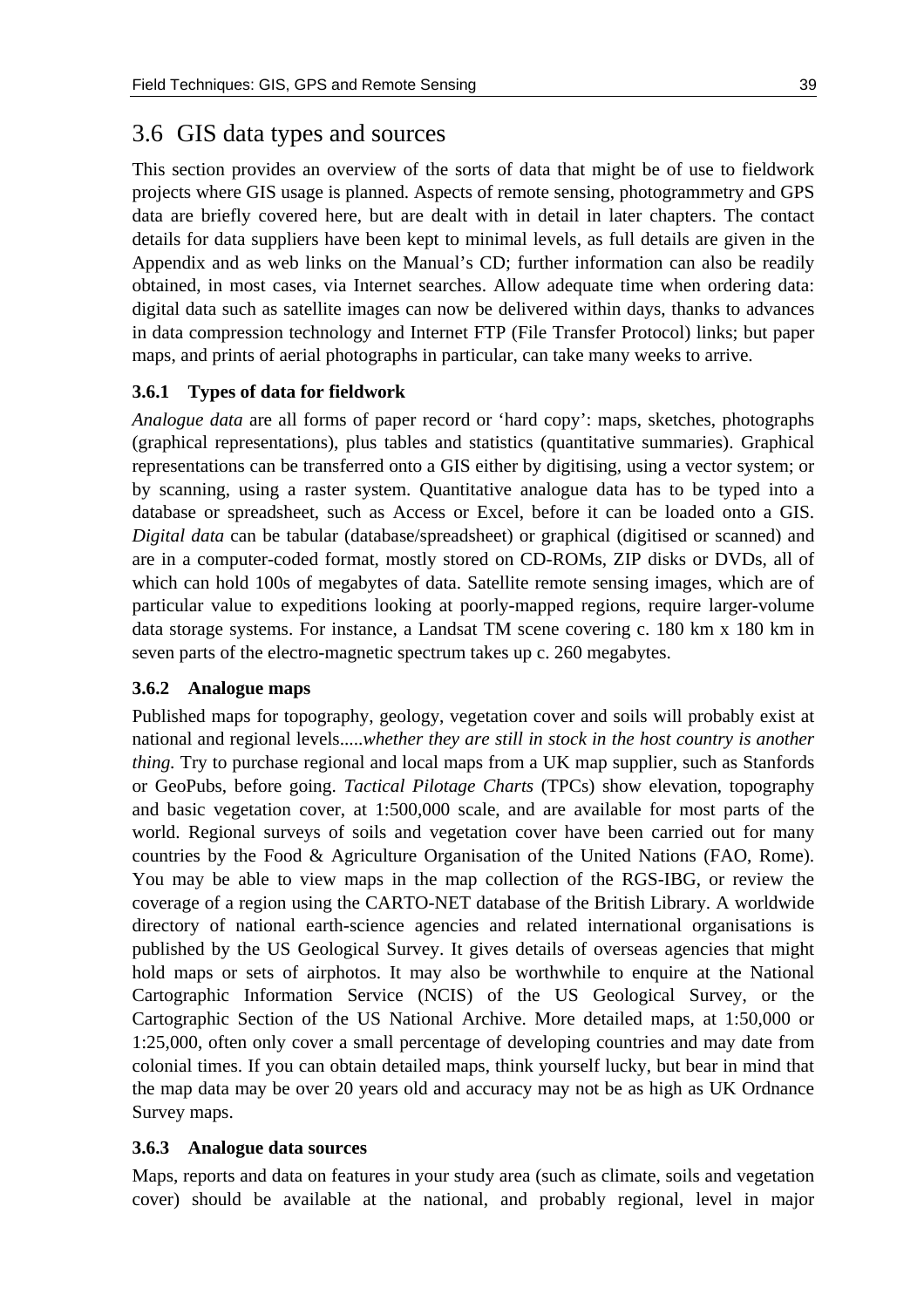encyclopaedias, atlases and textbooks. Useful information for overseas projects might be obtained from the following sources:

- For former UK colonies: the Natural Resources Institute at Greenwich University, the British Geological Survey, the Ordnance Survey, the Natural History Museum, Royal Geographical Society (with IBG) Foyle Reading Room.
- French overseas dependencies: Institut Geographique National (IGN), Bureau de Recherche Geologique et Miniere (BRGM), the Centre Nationale de Recherche Scientifique (CNRS) or the Institut de Recherche pour le Development (IRD, formerly known as ORSTOM).
- Libraries of learned societies (e.g. the RGS-IBG, the Geological Society) or research institutes, such as the Scott Polar Research Institute or the Oxford Forestry Institute.
- University libraries, both in the UK and in host countries, which may have archives of reports and maps.
- The British Council or Association of Commonwealth Universities, which may have records of existing links between UK Universities and the expedition's host country.
- UK aid agencies (e.g. OXFAM, VSO, ITDG, WaterAid).
- The US National Archive and the Smithsonian Institute hold geographical data from around the world that may be of use.
- Relevant ministries/agencies in the host country (agriculture, forestry, land survey).
- Commercial map suppliers, notably Stanfords and Geopubs in the UK, or Omni Resources in the USA.

If your fieldwork is overseas, you should be aiming to carry out your fieldwork jointly with a team from the host country: this will facilitate access to data. Furthermore, this facilitates the transfer of skills to places where they are most needed and helps to reduce bureaucratic and logistical problems.

### **3.6.4 Sources of digital data**

More and more data summarising the features of the world are being digitised and are available over the Internet, from word-processed documents and spreadsheet tables, to scanned airphotos and satellite images of entire continents. Digital map data can be obtained in three ways: inputting your own data, purchasing 'off-the-shelf', and downloading from the Internet.

(a) *Inputting your own data* can be time consuming and tedious, but analogue data is more useful in a GIS-usable format. Data can be input as follows:

- Typed-in tables, spreadsheets or databases, with an object's grid reference followed by its attribute data.
- With a vector-based system data can be digitised in as points, lines and areas, each with an identifying code that can be linked to a database management system (DBMS). The required digitising board and stylus will cost at least US\$300.
- Graphical data can be scanned in, saving a lot of time, and provides an excellent means of comparing or merging different maps or airphotos of the study area. However, the scanned image is only a picture made up of cells with varying values, not an inter-related network of points lines and areas: vector overlays of points, lines and area boundaries may have to be created by on-screen digitising using your pc mouse.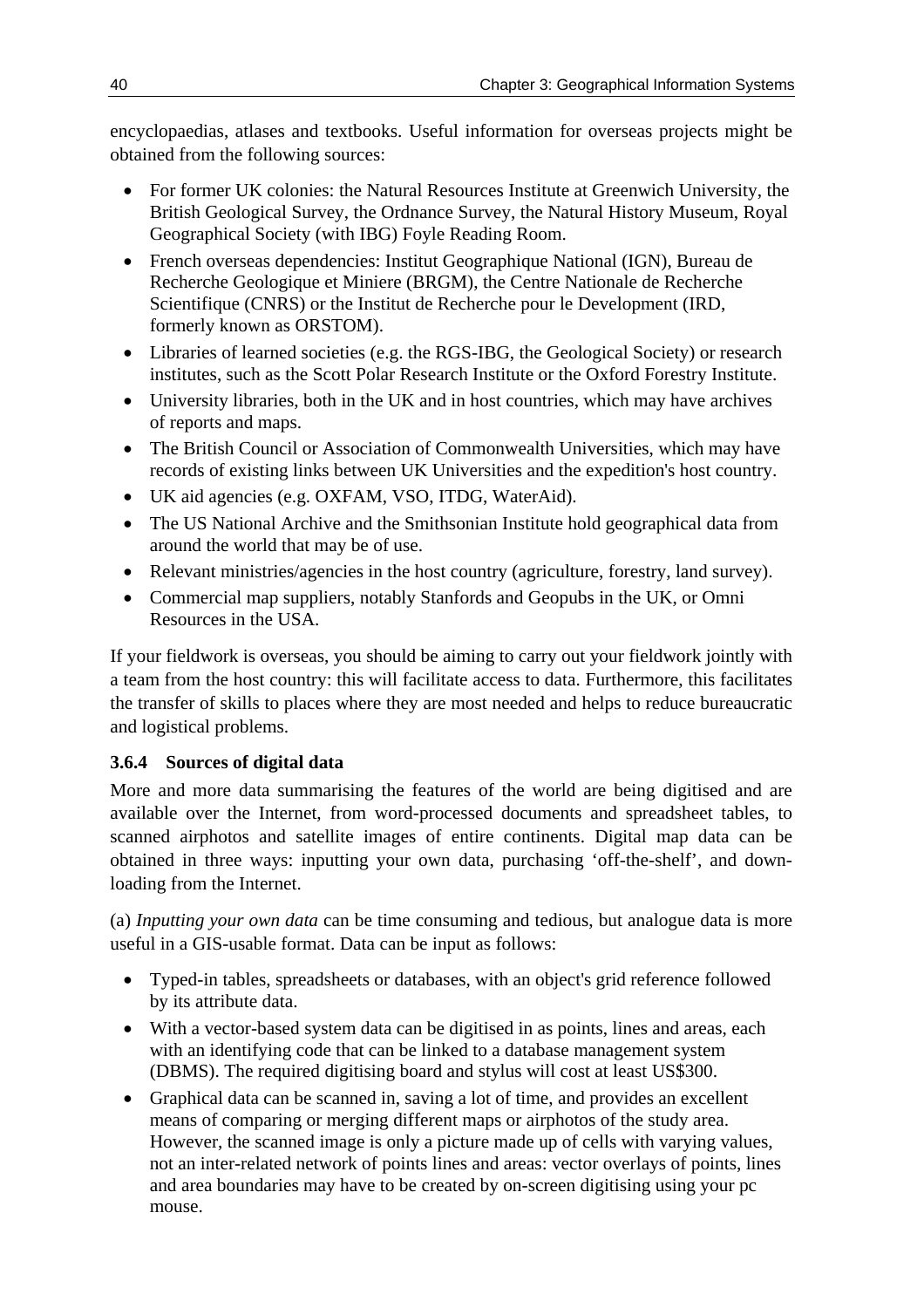(b*) Surfing the web* A vast array of information, including digital maps and images can now be found on the Internet: a summary of useful Internet websites is given in the Appendix. At the expedition planning stage, the sites of the RGS-IBG (*www.rgs.org/mapping*), the US National Geographic Society and the US Geological Survey (USGS) are particularly useful.

(c) *Digital maps* are now easily obtainable at broad continental and national levels, usually on CDs or increasingly for download from websites. These digital maps of developing countries are unlikely to be more detailed than 1:1,000,000, and are therefore only of use at the expedition's preliminary planning stage or where regional studies are important. A summary of some digital map coverage that might fit into an expedition budget is given in [Table 3-5.](#page-13-0)